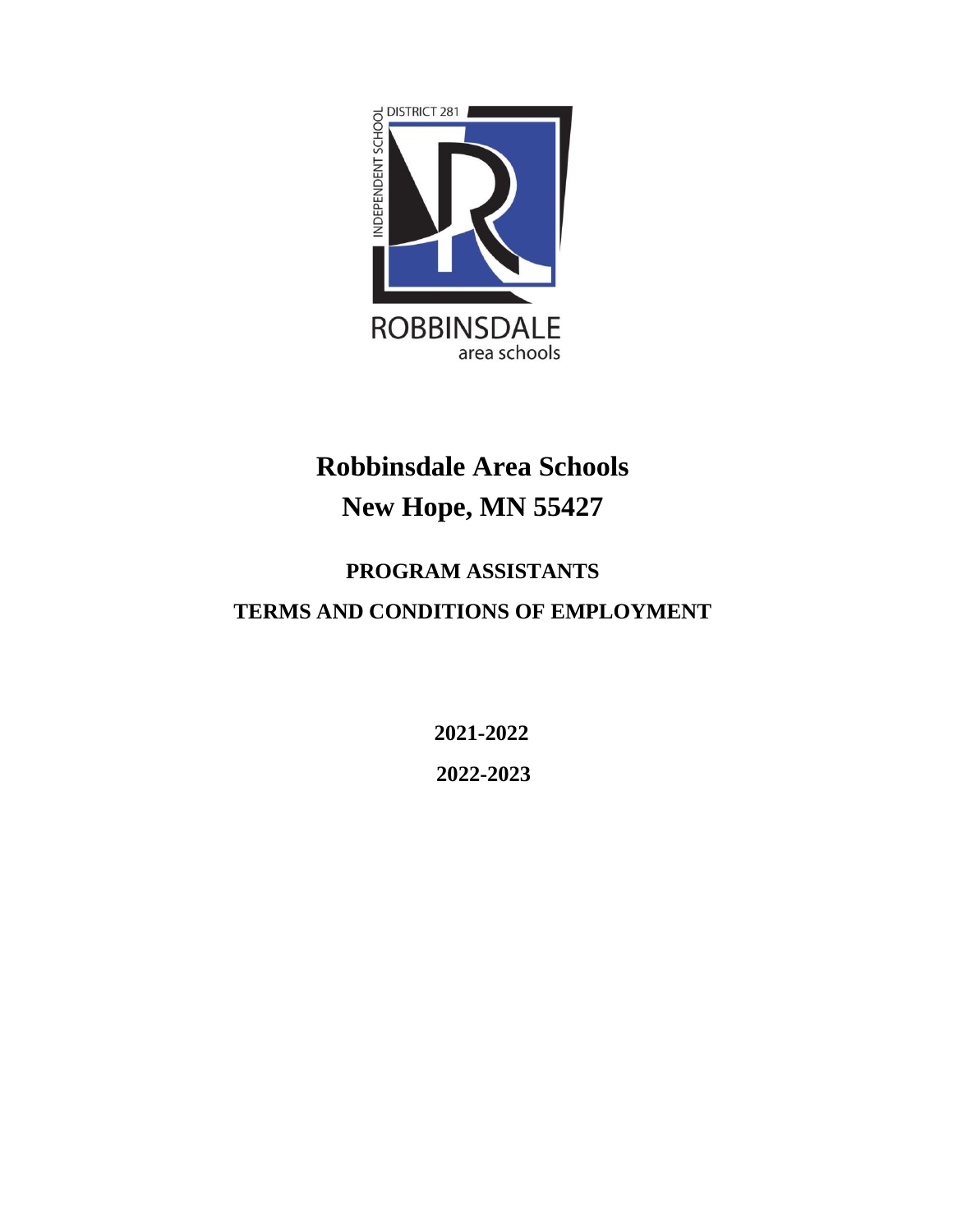## **ROBBINSDALE AREA SCHOOLS PROGRAM ASSISTANTS TERMS AND CONDITIONS OF EMPLOYMENT**

## **ARTICLE 1 DEFINITION:**

**1-1** Program Assistants are members of a specific team, department or work group that provides support in a variety of ways for/to the educational process. All program assistants are employees at will.

## **1-2 FULL TIME**

For the purpose of eligibility for the benefits set forth herein, a full time employee shall be defined as an employee working a minimum of 40 hours per week and 38 weeks per year.

All employees must work 40 hours per week in order to receive benefits as a full time employee.

## **1-3 PART TIME**

For the purpose of eligibility for the benefits set forth herein, a part time employee shall be defined as an employee working at least 20 hours per week but less than 40 hours per week and working a minimum of 36 weeks per year.

## **ARTICLE II GROUP INSURANCE – FULL TIME EMPLOYEES for employees hired prior to July 1, 1995**

## **2-1 HEALTH INSURANCE**

The School Board will participate in the hospitalization/major medical insurance program by paying for full time employees the following amounts toward the monthly premium costs of the group health insurance plan approved by the School Board. Any additional cost of premium shall be borne by the employee and paid by payroll deduction.

| <b>Effective:</b> | <b>Single Plan</b> | <b>Family Plan</b> |
|-------------------|--------------------|--------------------|
| January 1, 2022   | \$786              | 8924               |
| January 1, 2023   | \$806              |                    |

**2-1-1** Any full time program assistant who enrolls in the district medical insurance plan with at least a \$750 annual deductible or a family plan annual deductible of at least \$1500, shall receive a VEBA contribution of \$22.92 twice a month; \$550 maximum.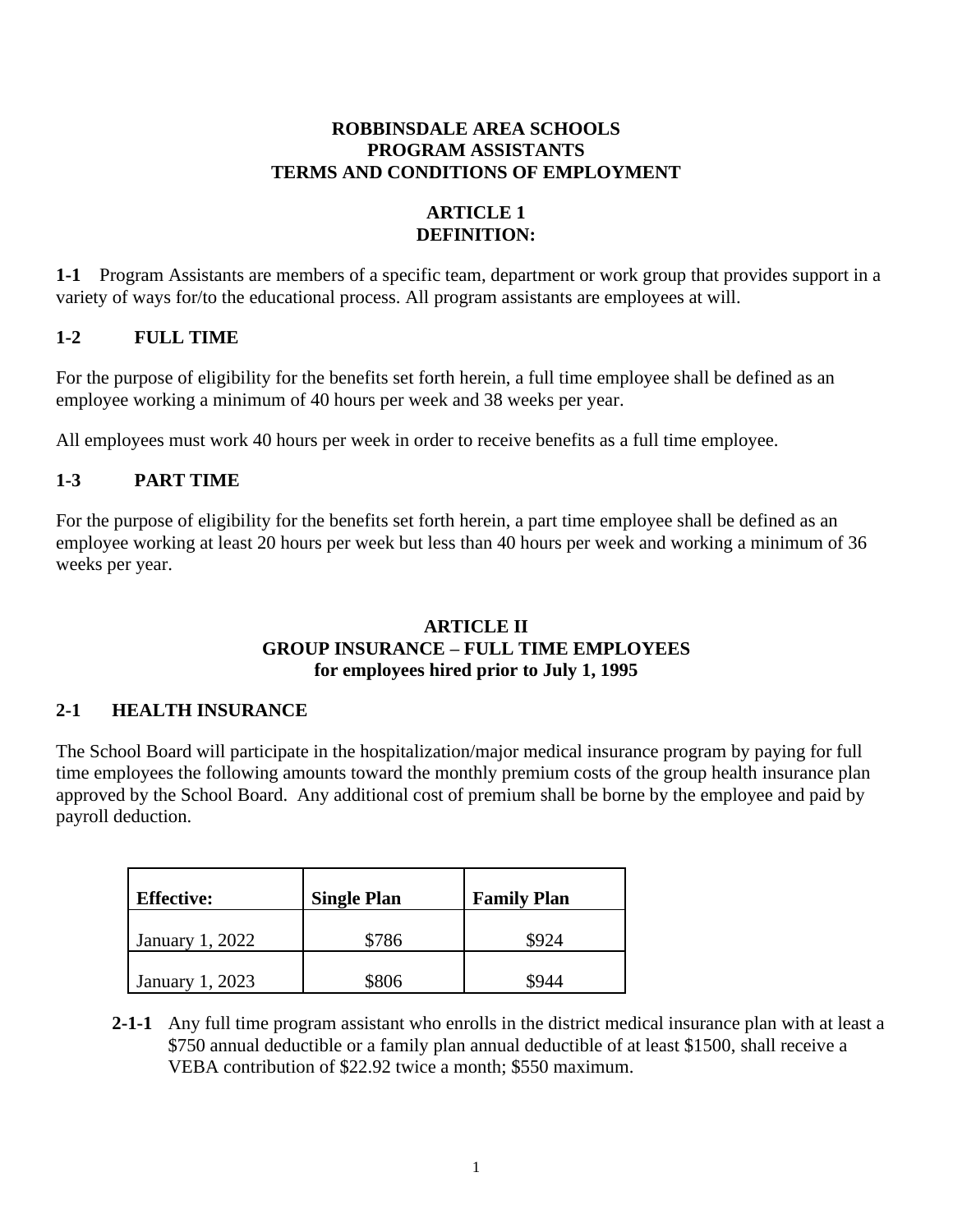**2-1-2** HSA Option: Employees with a HSA qualified insurance plan will be allowed to direct District VEBA contributions to their HSA.

## **2-2 DENTAL INSURANCE**

The school district will pay 100 percent of the annual single premium and 80 percent of the family premium for full time employees who participate in the district group dental insurance plan.

## **2-3 TERM LIFE INSURANCE**

Full time employees shall be eligible for term life insurance as follows:

- **2-3-1** An employee may participate in the group life insurance program by carrying one basic unit of term insurance in an amount equal to \$50,000 and the district will pay 75 percent of the annual premium. Three additional units of term insurance (one unit equals \$50,000) may be purchased through the group, with the cost to be borne by the employee.
- **2-3-2** Employees shall sign a certificate of insurability after which the insurance carrier will determine whether or not the individual qualifies for the additional units.

## **2-4 LONG-TERM DISABILITY INSURANCE**

Full time employees shall be eligible for long-term disability insurance as follows:

- **2-4-1** The program assistants will pay fifty percent (50%) of the monthly premium cost of the income disability plan subject to the conditions and specifications of the contract between the district and the insurance carrier.
- **2-4-2** The plan shall provide an insured income benefit equal to two-thirds (2/3) of the employee's salary, as long as the LTD claim is approved by the insurance carrier. Benefits under this plan will commence after a sixty-five (65) working day waiting period.
- **2-4-3** Employees with sick leave accumulation in excess of sixty-five (65) days may, at the employee's option, be paid at one-third (1/3) of the annual contract income by the district until sick leave is exhausted at the rate of one-third (1/3) day per day of absence.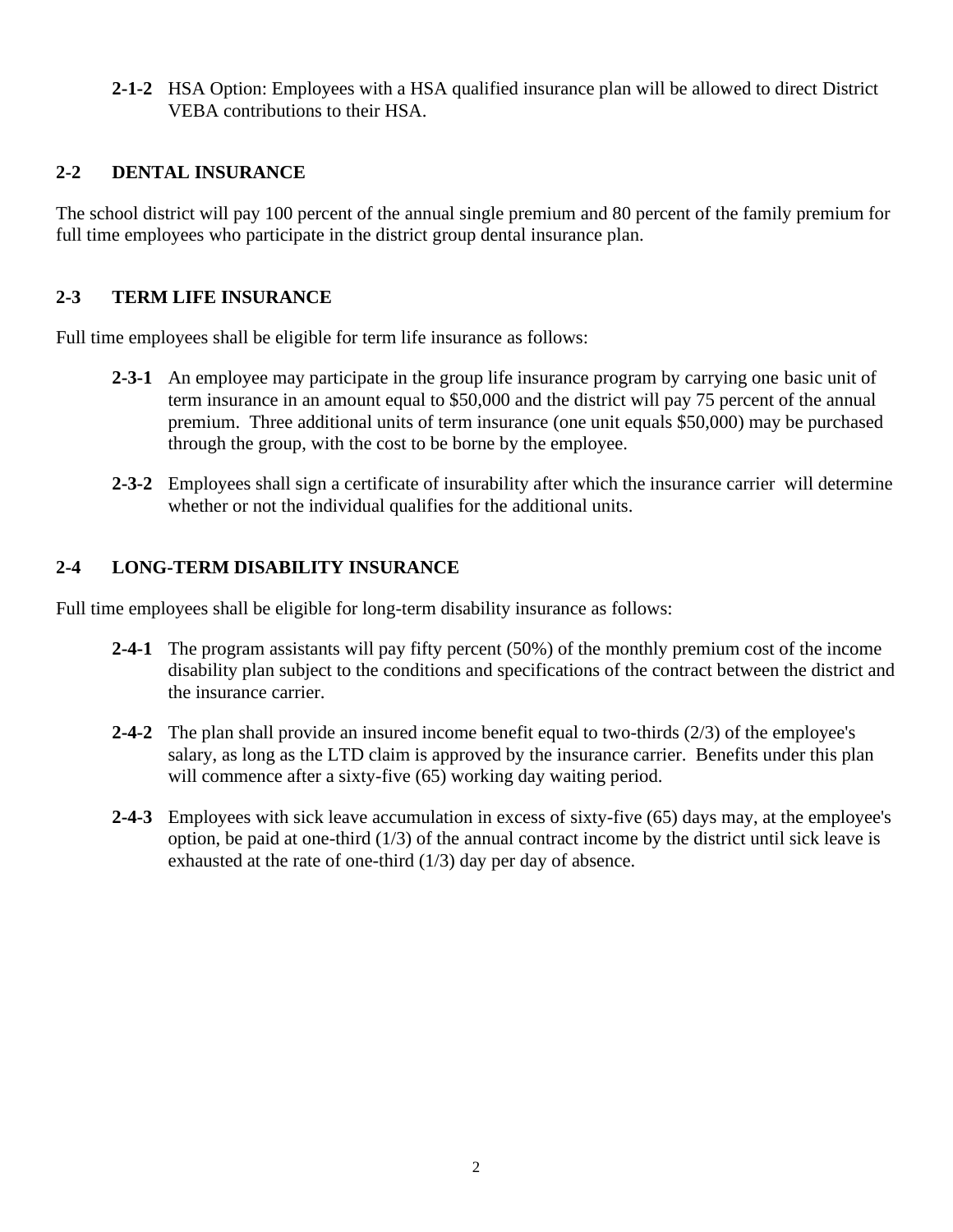## **ARTICLE III GROUP INSURANCE - PART-TIME EMPLOYEES for employees hired prior to July 1, 1995**

## **3-1 HEALTH INSURANCE**

The school district shall participate in the hospitalization/major medical insurance programs for employees who work a minimum of 20 hours per week and 36 weeks per year. The district will pay a prorated amount toward the premium costs of these programs calculated in the following manner:

| Amount paid by                         | Hours of PT         | Amount paid by Board     |  |  |
|----------------------------------------|---------------------|--------------------------|--|--|
| Board for<br>$\mathbf{r} = \mathbf{r}$ | ----------------- X | for a full time employee |  |  |
| part-time                              | Hours of FT         | as specified above       |  |  |

- **3-1-1** Part time program assistants who enroll in the district medical plan with at least a \$750 annual deductible or a family plan annual deductible of at least \$1500, shall receive a prorated VEBA contribution of \$22.92 twice a month; \$550 maximum.
- **3-1-2** HSA Option: Employees with a HSA qualified insurance plan will be allowed to direct District VEBA contributions to their HSA.

## **3-2 DENTAL INSURANCE**

The school district will pay 100 percent of the annual single premium for dental insurance for part-time employees who work a minimum of 20 hours per week and 36 weeks per year. Part-time employees may purchase family dental coverage at no additional cost to the district.

## **3-3 TERM LIFE INSURANCE**

The school district shall participate in the term life insurance program for part-time employees who work a minimum of 20 hours per week and 36 weeks per year. The school district will pay one-half (1/2) of the amount paid on behalf of full time employees for term life insurance.

## **3-4 LONG-TERM DISABILITY INSURANCE**

The school district shall participate in the long-term disability program for part-time employees who work a minimum of 25 hours per week and 36 weeks per year. The school district will pay one-half (1/2) of the amount paid on behalf of full time employees for long-term disability insurance.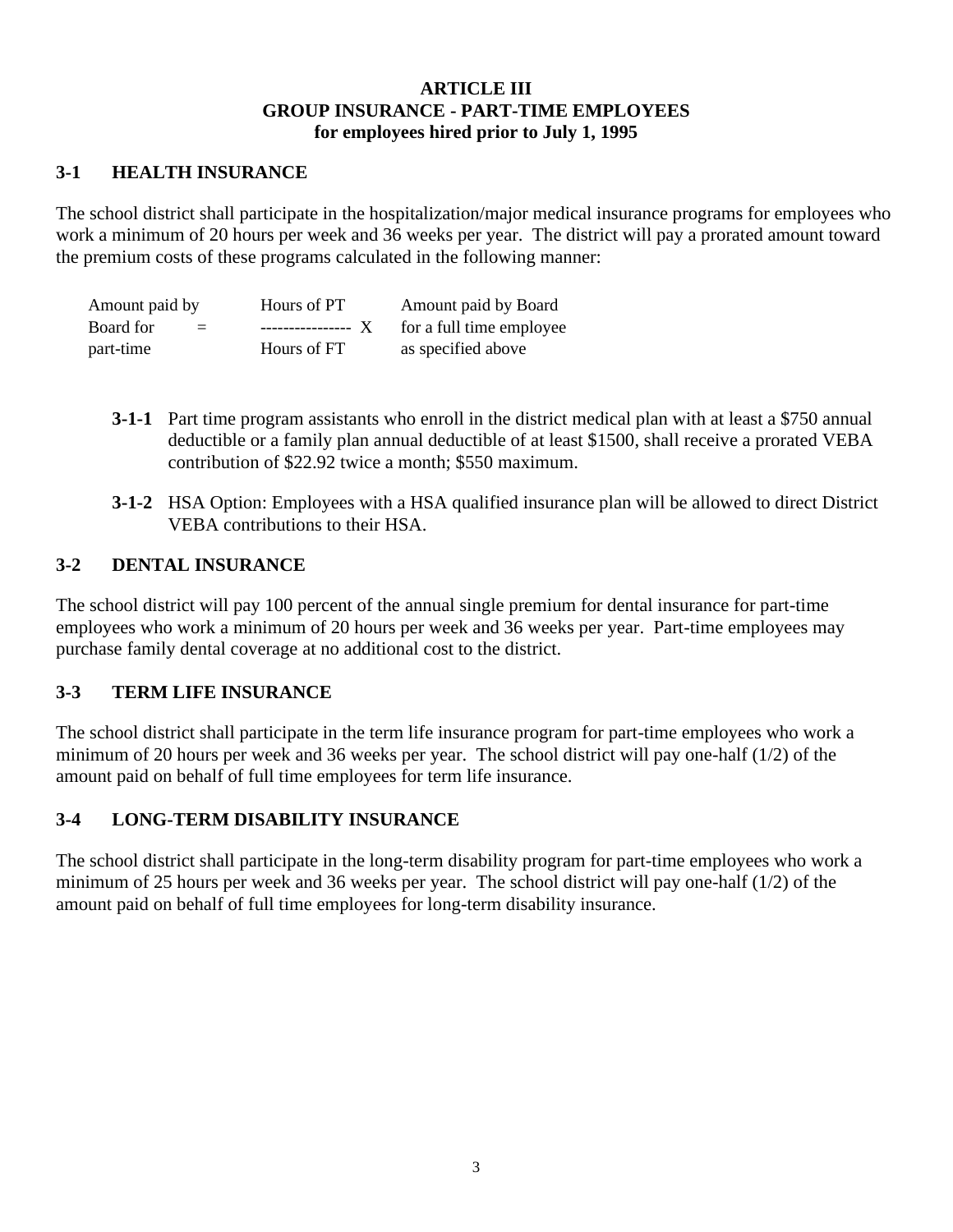## **ARTICLE IV CAFETERIA BENEFITS and DEFERRED COMPENSATION**

for employees hired on or after July 1, 1995

## **4-1 CAFETERIA**

## **4-1-1 ELIGIBILITY**

Each full time employee whose employment commences on or after July 1, 1995, and who is scheduled to hold a permanent position will be allocated a specific dollar amount twice a month for use in purchasing fringe benefits. The monthly allocation shall be as follows:

| January 1, 2022 to December 31, 2022 | \$1000 |
|--------------------------------------|--------|
| January 1, 2023 to December 31, 2023 | \$1020 |

The full time employee shall purchase, at a minimum, single coverage under the group hospitalization/major medical insurance plan and shall purchase long-term disability income insurance. For purposes of computing the amount to be charged to the employee's account for the purchase of insurance coverage, the rate in effect for a particular month shall be the rate billed by the carrier for that month.

Any full time program assistant who enrolls in the district medical insurance plan with at least a \$750 annual deductible or a family plan annual deductible of at least \$1500, shall receive a VEBA contribution of \$22.92 twice a month; \$550 maximum. Employees with a HSA qualified insurance plan will be allowed to direct District VEBA contributions to their HSA.

**4-1-1-1** Full time employees hired before July 1, 1995 were given the opportunity to receive cafeteria benefits. This opportunity ended January 1, 2000. Once an employee chose to move to the cafeteria benefit plan, he/she could not go back to standard coverage.

## **4-1-2 ADDITIONAL COVERAGE**

If an employee elects to purchase group insurance fringe benefits offered by the school district which results in monthly premium charges greater than the amount allocated to the employee's account pursuant to the above, any cost in excess of the monthly allocation shall be borne by the employee and paid by payroll deduction.

## **4-1-3 EXCESS ALLOCATION**

If the insurance premiums for coverage elected are less than the allocation the money is added to the program assistant's salary each pay period twice a month.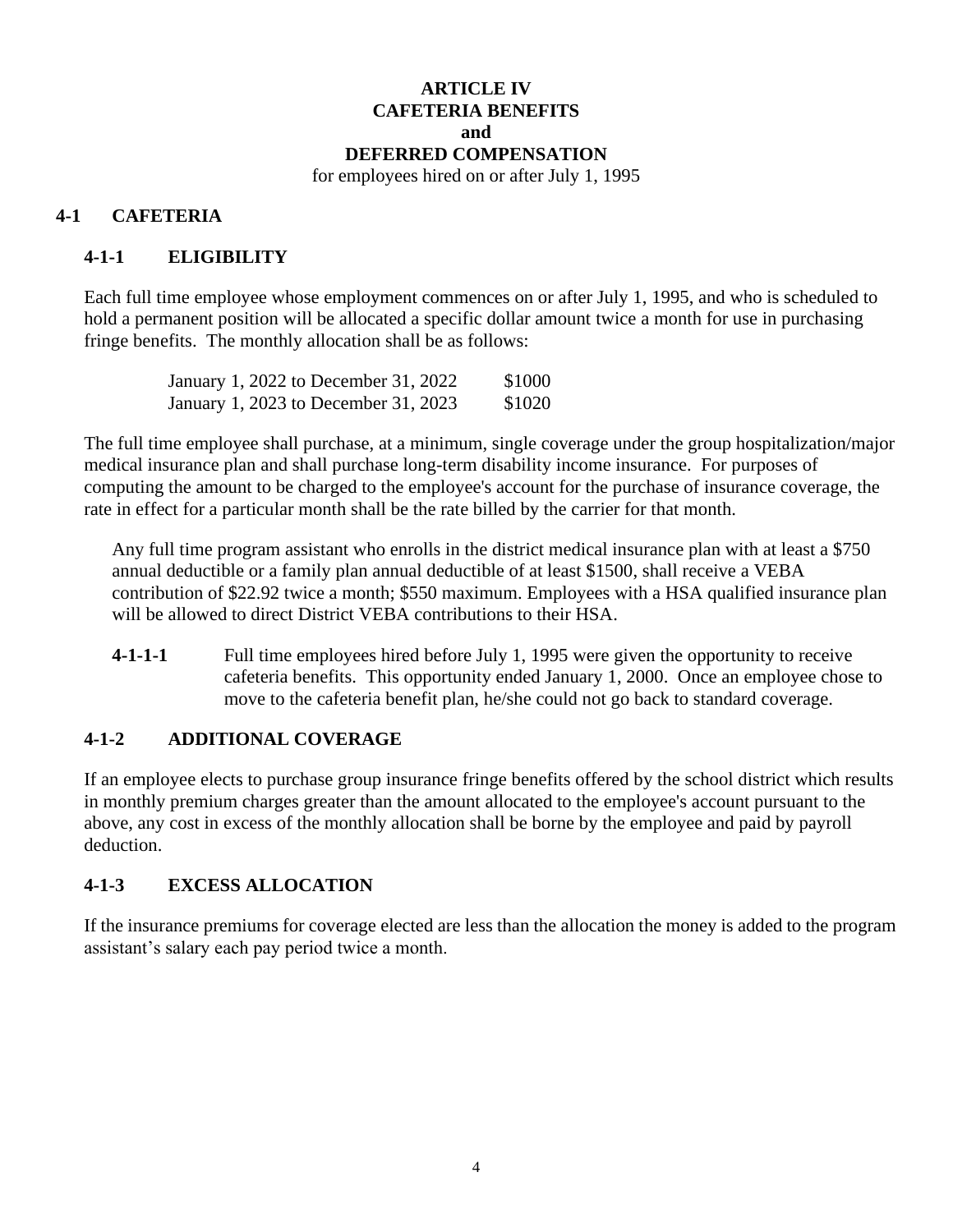## **4-1-4 DISCONTINUANCE OF ALLOCATION**

Monthly allocation to employees for the purposes of purchasing insurance fringe benefits shall cease on the first of the month following:

- **4-1-4-1** Termination of employment with the district.
- **4-1-4-2** Leaving on an authorized leave of absence, unless other provisions of this Agreement make provision for continuance of the monthly allocation.

## **4-1-5 PART TIME EMPLOYEES**

Employees hired on or after July 1, 1995 who are regularly scheduled to work at least twenty hours per week shall be eligible for cafeteria benefits. The amount of the monthly allocation shall be prorated based on the full time equivalency. If the employee works at least 25 hours per week the employee must purchase long term disability coverage.

## **4-2 DEFERRED COMPENSATION MATCH**

For employees hired after July 1, 1995, the district will provide up to \$650, in a deferred compensation match to all employees with three years of full time service or the equivalent. The deferred compensation match will be paid twice monthly at the rate of \$27.09. Part time employees whose assignment is at least .5 will receive a prorated match. Employees hired before July 1, 1995, and choosing the deferred comp match must waive their right to severance pay as described in Article X.

The district will provide a one time contribution during the 2021-2022 fiscal year of \$500. This contribution will be placed in the *employees 403(B*) account on March 1, 2022.

## **4-2-1 Roth 403(b)**

Effective January 1, 2011 and subject to federal law within the 403(b) plan, in addition to pre-tax 403(b) contributions, employees shall be allowed the option of making after-tax Roth 403(b) contributions through approved vendors accepting such contributions. However, any employer contributions shall be made on a non-Roth pre-tax 403(b) basis.

## **4-3 CONTINUATION OF BENEFITS**

Subject to the provisions of this agreement, and the limitations of the group insurance plans, an employee on unpaid leave of absence may continue to participate in the group insurance plans. An employee choosing to continue participation shall pay the full monthly premium for such plans commencing on the date the unpaid leave of absence begins. This clause does not apply to employees on leaves approved under the federal Family Medical Leave Act.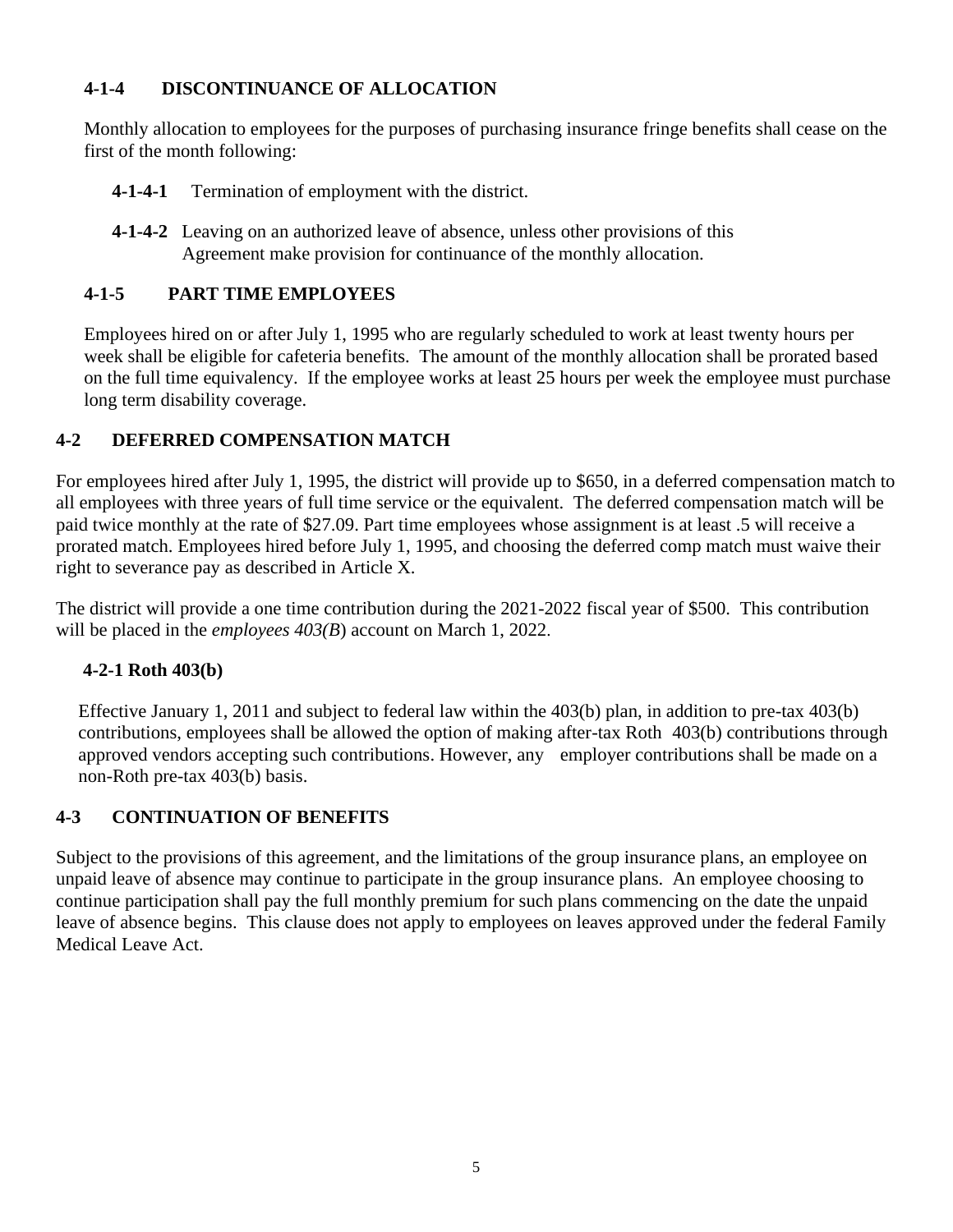## **ARTICLE V VACATIONS**

## **5-1 ELIGIBILITY**

Employees are eligible for vacation time, based on the approval of the supervisor. For those granted this benefit, the following earning schedule shall apply. Eligibility will be based on anniversary date of hire.

Earning Schedule for full-time, full year (52 weeks)

| # Continuous Years of Service<br>in the District | # Days Vacation/Year |  |
|--------------------------------------------------|----------------------|--|
| During Years 1-4                                 | 15 days              |  |
| During Years 5-12                                | 20 days              |  |
| During Years 13 and after                        | 25 days              |  |
|                                                  |                      |  |

**5-1-1** Pro-rated vacation days will be provided to those employees working more than 42 weeks, but less than 52 weeks, or for those working full year (52 weeks) for 20-40 hours per week. The amount of hours will be prorated to the amount of hours for which the employee is regularly scheduled.

**5-1-2** Program assistants working 25-42 week/year assignments shall receive 3 vacation days, based on contracted hours each school year. These hours will be posted to the employee's vacation leave balance in the month of September. Employees shall request vacation via the Skyward system, (in the Time Off screen), which will be approved or denied by the employee's supervisor. Vacation requests must also be indicated on the employee's time card. Vacation days will be prorated for program assistants starting after the first day of the school year. See article 5-2-3 for accumulation.

## **5-2 TERMS**

**5-2-1 2021-2022 Fiscal Year:** Hours of vacation are earned in equal proportions over the course of the year. Amounts are earned and logged at every pay period.

> **2022-2023 Fiscal Year:** Vacation hours are allocated on July 1 and available for use. Staff leaving the district who have used days in excess of this allotment will have the equivalent amount deducted from their final paycheck at their daily rate of pay in the year of separation.

- **5-2-2** Vacations may be taken in blocks of time not to exceed two weeks. With supervisory approval, vacations can be extended beyond this limit.
- **5-2-3** Employees may accumulate up to 30 days/year. Hours/days beyond the 30 day limit will be deducted from the employee account after September 1. If the district cannot grant an employee's request for vacation, this limitation will be waived for the number of days requested but denied. Approval of immediate supervisor and the Executive Director of Human Resources is required.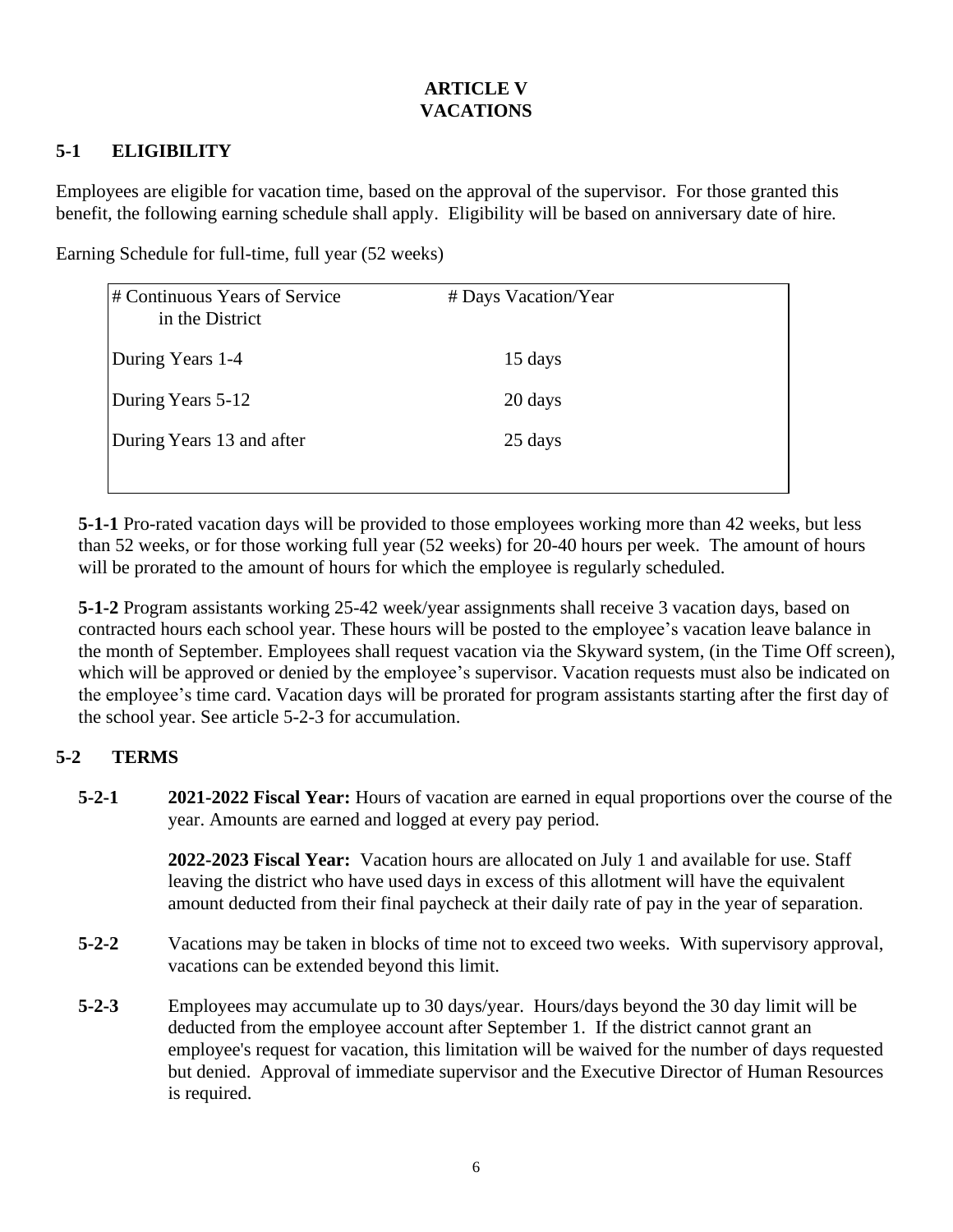**5-2-4** Upon retirement or resignation, any unused vacation hours will be paid to the employee at their daily rate of pay. Payment shall be made in a lump sum to the employee.

## **ARTICLE VI SICK LEAVE**

## **6-1 SICK LEAVE ALLOWANCE**

An annual sick leave allowance of twelve (12) paid days shall be granted to each full-year (52 week) employee working 40 hours per week. The unused sick leave allowance may be accumulated to an unlimited amount. Sick leave may be used for personal illness, injury and medical or dental appointments and for absences due to illness of the employee's spouse, parent, significant other, or child.

#### **6-1-1 EXCESS SICK LEAVE DAYS**

At the end of the contract year, program assistants who were hired after July 1, 1995 may sell back up to 4 days of unused sick leave days at their daily rate of pay for a lump sum payment. The program assistant must have a sick leave balance of 65 days or more in order to be eligible.

## **6-2 FAMILY MEDICAL LEAVE ACT**

The District may apply the provisions of the Family Medical Leave Act to employees who are granted sick leave under 6-1.

#### **6-3 SICK LEAVE POOL**

The District agrees to maintain a Sick Leave Pool. Sick Leave Pool By-Laws are available from the Human Resources Office.

## **6-4 PART TIME EMPLOYEES**

Part time employees who work at least 20 hours per week but less than 40 hours per week and who work a minimum of 36 weeks per year shall receive a prorated annual sick leave allowance. If the employee works in another assignment/unit, sick leave will be earned based on the majority of hours worked in an assignment, (no combination of earned hours).

Part time employees who work less than 52 weeks per year or less than 40 hours per week but at least 12 hours per week shall receive prorated annual sick leave allowance. The unused sick leave allowance may be accumulated to an unlimited amount. Sick leave may be used for personal illness, injury, medical or dental appointments, and for absences due to illness of the employee's spouse, parent, significant other, or child.

The number of days of sick leave allowance per year for part time employees shall be calculated in the following manner:

Example for part time employees: 40 hours per week/42 weeks per year Full-time, full year  $(1.0$  FTE) 12 days x 8 hrs = 96 hours annual sick leave  $96 - 52 = 1.846$  1.846 x 42 weeks = 77.53 hours Total sick leave accrued for year would be 78 hours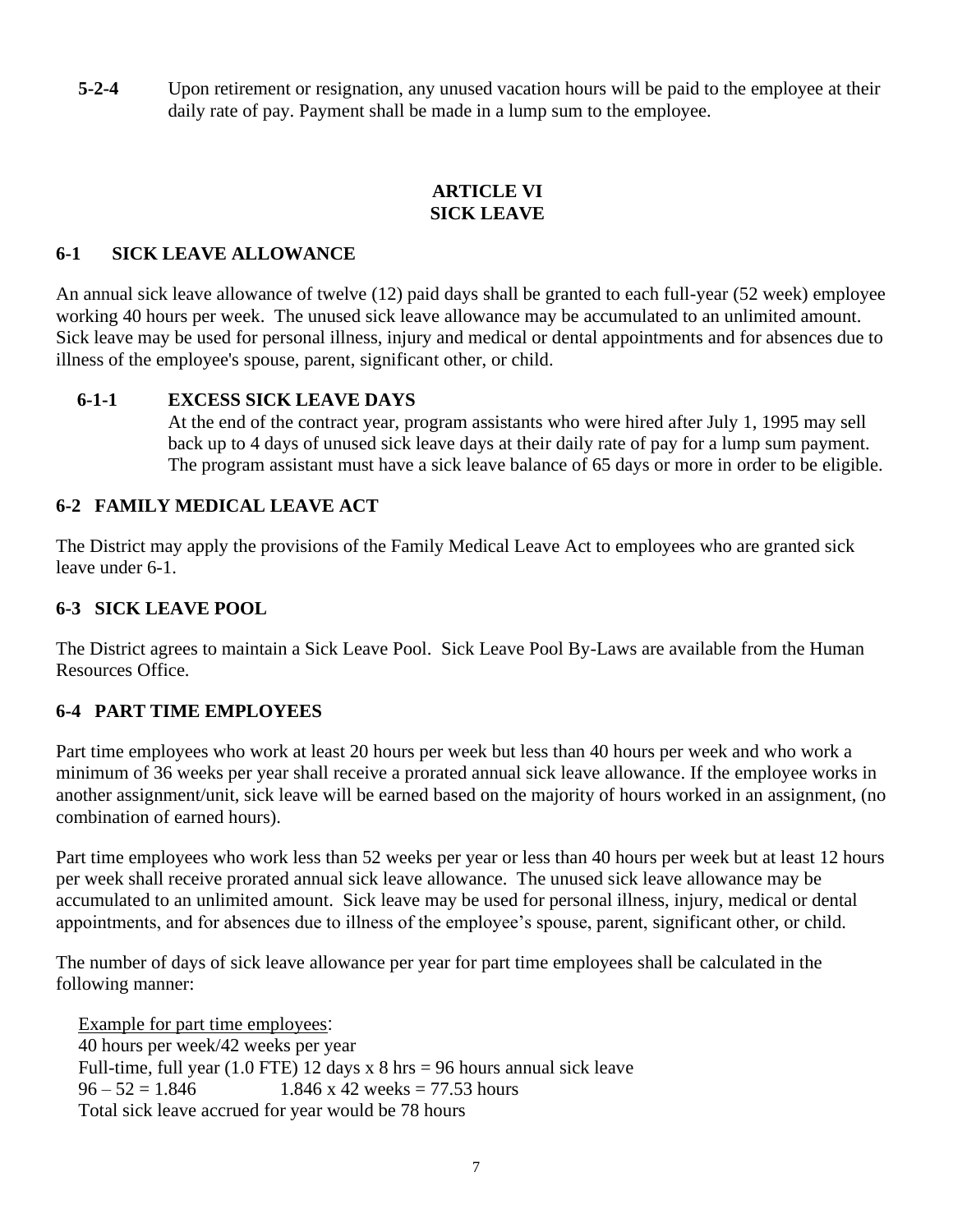38 hours per week/38 weeks per year Full-time, full year  $(1.0$  FTE) 12 days x 8 hrs = 96 hours annual sick leave  $38 - 40 = 0.95$  FTE x  $96 = 91.2$  hours  $91.2 - 52 = 1.754$  1.754 x 38 weeks = 66.65 hours Total sick leave accrued for year would be 67 hours

#### **ARTICLE VII LEAVES OF ABSENCE**

## **7-1 BEREAVEMENT LEAVE**

**7-1-1** A leave of absence with pay, not to exceed five (5) days, shall be granted because of the death in the employee's immediate family, which shall be defined as spouse, child, parent, brother, sister, significant other, or legal guardian. Requests for bereavement leave for other family deaths shall be granted if approved by supervisor. These days will not be deducted from the employees' accumulated sick leave or vacation.

**7-1-2** Up to three (3) days shall be granted because of death in the family, which shall be defined as sisterin-law, brother-in-law, parent-in-law, son or daughter-in-law, aunt, uncle, grandparents and grandchildren. Requests for bereavement leave for other family deaths shall be granted if approved by supervisor. These days will not be deducted from the employees' accumulated sick leave or vacation.

**7-1-3** In addition to the leave specified in this provision, employees may use up to three (3) days personal leave for bereavement.

## **7-2 PERSONAL LEAVE**

Employees shall be granted up to three (3) days of personal leave per year without salary deduction for necessary absence required for the transaction of personal business which cannot be completed outside of work hours. Each day used for personal leave will be deducted from sick leave. Unused personal leave days are not cumulative.

## **7-3 JURY DUTY**

Employees called for jury duty, or called as a witness in court in a matter pertaining to District 281, shall suffer no loss in compensation from the school district, Program Assistants who receive a summons are to notify their supervisor immediately of the proposed dates of service. A copy of the jury duty check should be sent to the Payroll Department as proof of service.

## **7-4 CHILD CARE LEAVE**

Child care leave shall be granted for birth or adoption. Such leave shall be granted because of the need to prepare and provide parental care to a natural born or adopted child or children. An employee making application for child care leave shall submit a written request to the Executive Director of Human Resources of the intention to take the leave at least two (2) calendar months before commencement of the intended leave. Accumulated sick leave and/or vacation may be used in lieu of unpaid leave. A pregnant employee will also provide at the time of the leave application a statement from the physician indicating the expected date of delivery.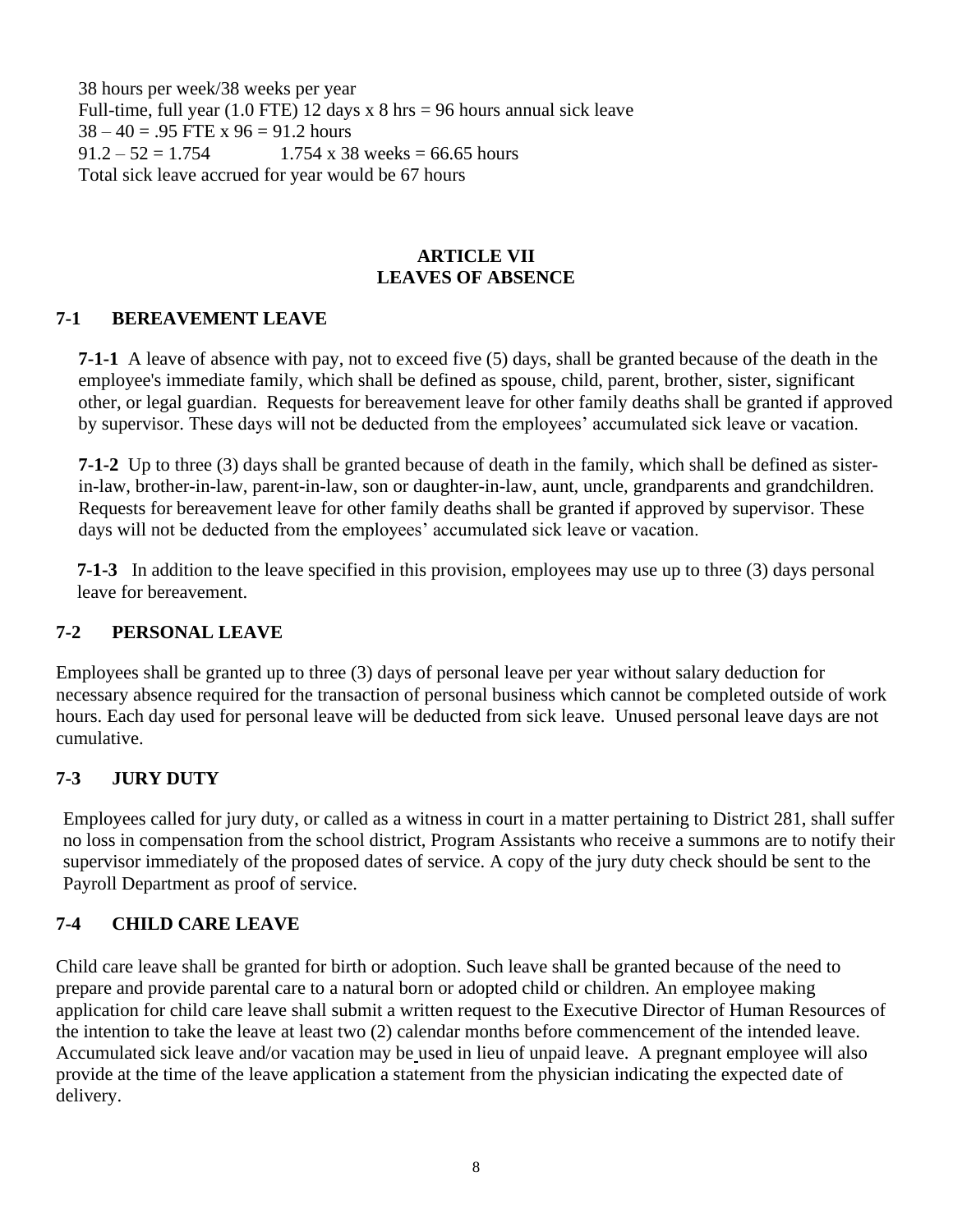All child care leaves shall be without compensation, except for sick leave or vacation use for the period of time during which the employee is temporarily, medically disabled because of a pregnancy or a pregnancy-related condition.

The child care leave, including the period of disability, shall not exceed twelve (12) months in duration. However, if complications arise as a result of pregnancy or adoption, a program assistant may apply for additional leave time. Failure of the employee to return pursuant to the date determined under this section shall constitute grounds for termination unless the school district and the employee mutually agree to an extension of the leave. The employee's position at the time of the leave shall be held for 60 working days.

**7-4-1 Reassignment** Program assistants returning from authorized leave shall have the option of returning to the same or similar position.

**7-4-2 Subsequent School Year Salary** A program assistant will not accrue credit for salary advancement while on leave of absence. Advancement is based on subd. 11-4.

## **7-5 MILITARY LEAVE**

Employees shall be eligible for up to fifteen (15) days of military leave per calendar year without loss of pay in accordance with Minnesota Statute 192.26. Additional unpaid leave may be granted. Requests for such leave shall be submitted to the Executive Director of Human Resources by the employee upon receipt of such orders, but in no event more than two (2) work days following receipt of such orders.

## **7-6 OTHER LEAVES**

Under conditions and procedures prescribed by the superintendent, a general leave of absence may be requested. Upon the superintendent's recommendation, such leave may be granted by the School Board.

## **7-7 EXTENDED YEAR**

Employees working less than 52 weeks may use leave provisions in Article VI and VII during extended year assignments.

#### **ARTICLE VIII WORKING CONDITIONS**

**8-1** The normal work schedule shall be forty (40) hours per week consisting of five eight-hour days. The starting and ending times of the work day shall be determined by the supervisor of the employee. For nonexempt employees, overtime shall be compensated in compliance with FLSA regulations (time in excess of forty hours per week).

## **8-2 EMERGENCY CLOSING**

**8-2-1** When there is an emergency school closing, employees may be expected to report to work at their supervisor's request. Employees required to work when there is an emergency school closing will be granted a makeup day that is mutually agreed upon.

**8-2-2** Employees not required to work shall be paid when there is an emergency school closing. In the case of school being closed due to extreme cold, employees will report to work.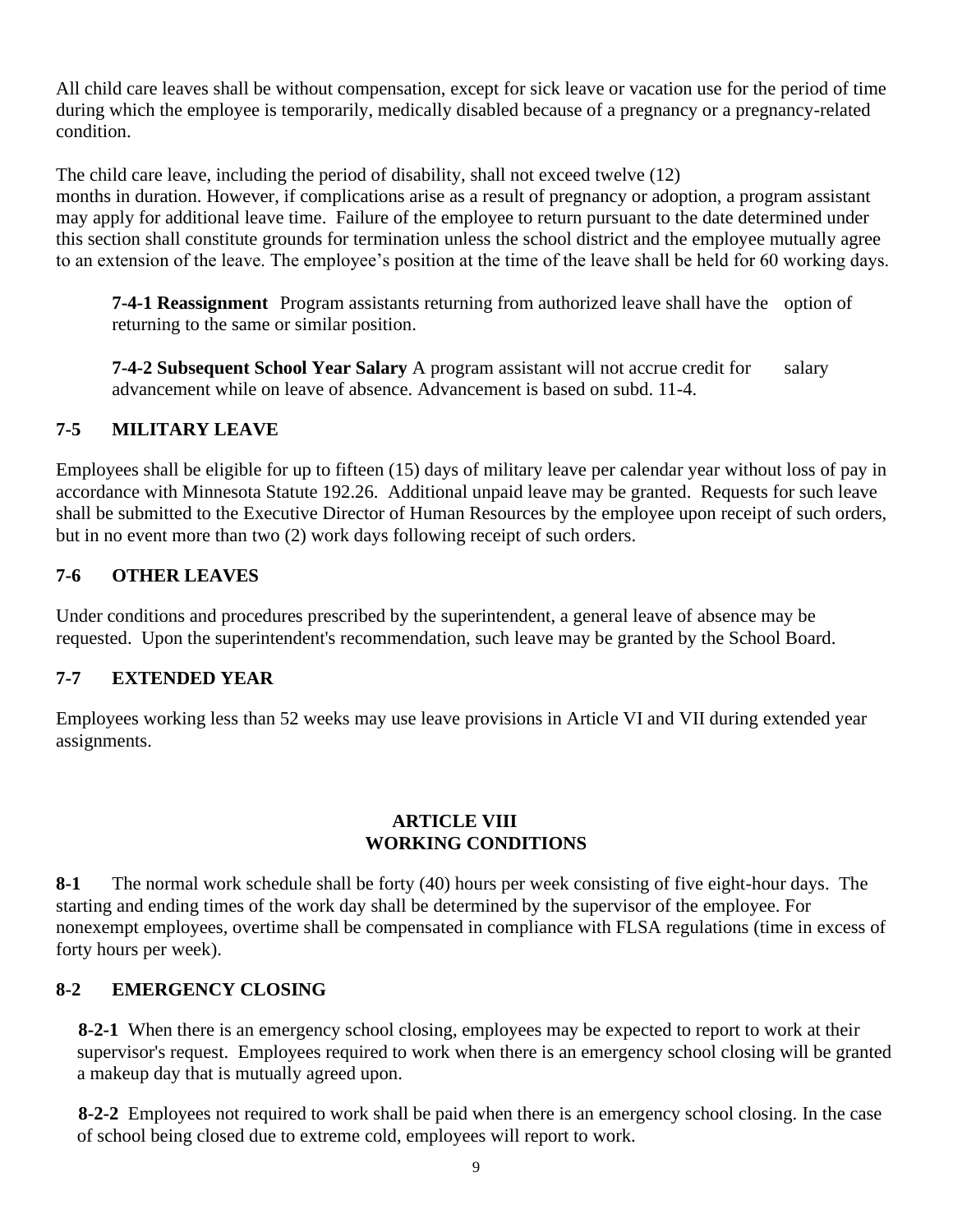#### **8-3 LUNCH**

Full time employees shall have a thirty (30) minute non-paid duty free lunch.

#### **8-4 SPLIT SHIFTS**

Program Assistants who work split shifts will be paid a differential of \$.20 more per hour.

## **ARTICLE IX HOLIDAYS**

#### **9-1**

Full time (52 week) employees will receive these holidays off with pay.

| New Year's Day            |
|---------------------------|
| Martin Luther King Day    |
| Presidents' Day           |
| Good Friday*              |
| Easter Monday*            |
| <b>Memorial Day</b>       |
| Independence Day          |
| Labor Day                 |
| Thanksgiving Day          |
| Friday after Thanksgiving |
| Christmas Eve             |
| Christmas Day             |

**\***Adventure Club employees who are required to work on holidays will be granted an alternative day off with pay based on mutual agreement with supervisor.

**9-2** Part-time employees scheduled to work less than 52 weeks per year will receive holiday pay on a prorated basis only if they are scheduled to work on the day and the week of the above holidays.

**9-3** Program assistants may be granted up to two (2) days of leave with pay per year for observance of religious holidays. Program assistants requesting time off for a religious holiday shall submit a request to the Executive Director of Human Resources prior to the holiday. Such days will not be deducted from accrued sick leave.

In the years that it is necessary for some program assistants to have three (3) days for religious observances, an additional day may be granted upon request to the Human Resources Department for approval.

#### **ARTICLE X RETIREMENT**

#### **10-1 SEVERANCE**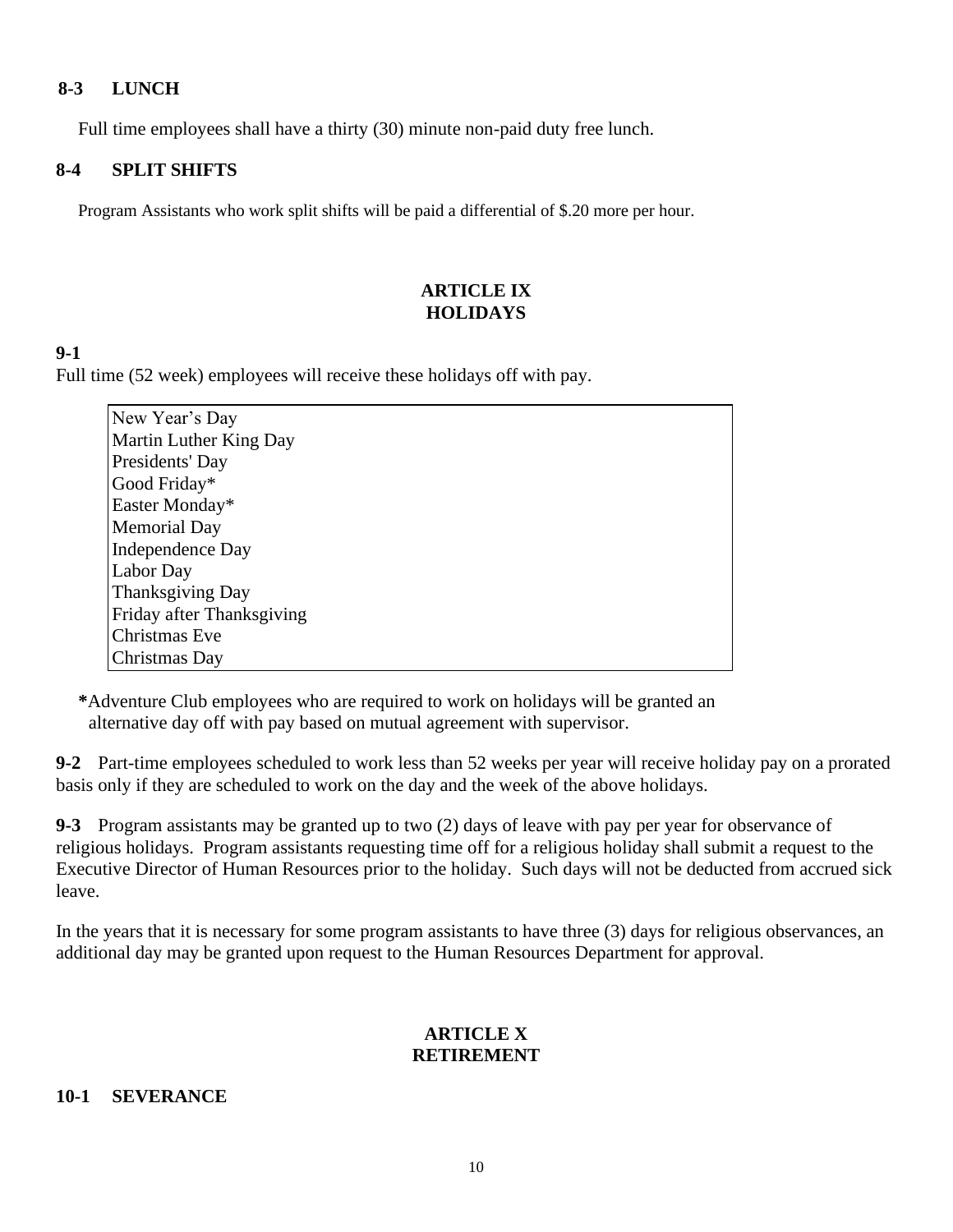The purpose of the severance program in Robbinsdale Area Schools is to reward employees for service rendered over a long period of time and to provide a severance for employees.

## **10-2 ELIGIBILITY**

To qualify for severance pay, the employee must:

**10-2-1** Be at least 55 years of age at the time the employee's retirement becomes effective or be less than 55 years of age and have worked full time in District 281 for thirty (30) years.

**10-2-2** Have completed fifteen (15) or more years of full time service, or the equivalent, in Robbinsdale Area Schools on June 30 of the school year in which the employee's retirement becomes effective.

**10-2-3** Have provided to the school district a written resignation 60 calendar days prior to the date the retirement becomes effective.

**10-2-4** Employees who elected to participate in the deferred compensation plan are not eligible for severance provisions in Article X.

**10-2-5** Employees hired on or after July 1, 1995 are not eligible for severance.

## **10-3 BASIS OF PAY**

Severance pay shall be composed of two parts: Years of Service and Unused Sick Leave.

## **10-3-1 UNUSED SICK LEAVE**

The amount of severance pay shall be up to 85 days based on the employee's final salary. If an employee qualifies under 10-2-2 but does not have fifteen (15) or more years of full time service, the amount of severance shall be calculated by multiplying the average amount of the employee's full-time equivalency times the employee's full-time salary for the last full year of service. Salary shall be defined as contract salary amount and shall not include any additional compensation, extended employment or other extra compensation. A maximum of eighty five (85) days may be accumulated for unused sick leave.

## **10-3-2 ACCUMULATED SICK LEAVE**

The maximum number of severance pay days an employee may receive for accumulated sick leave is eighty five (85) days. Provisions in 10-3-2 are subject to limitations noted in 10-3-1. Below is the table to determine the number of days an employee may receive severance pay for:

| <b>Sick Days Accumulated</b> | Days of Severance Pay         |                   |
|------------------------------|-------------------------------|-------------------|
| 1 - 30                       | 1 day paid for 1 day unused   | max. 30 paid days |
| $31 - 120$                   | 1 day paid for 3 unused days  | max. 30 paid days |
| 121-370                      | 1 day paid for 10 unused days | max. 25 paid days |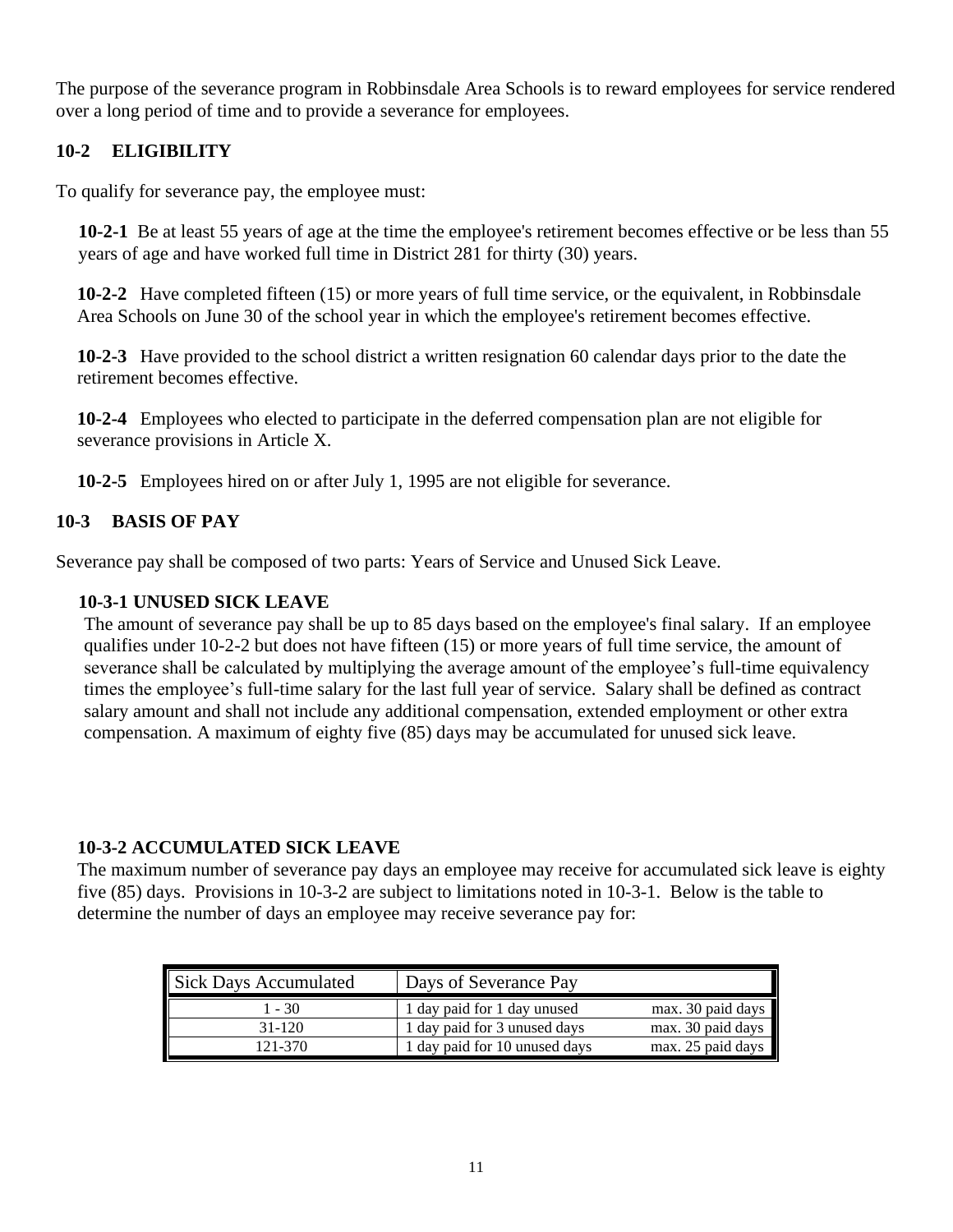#### **10-3-2 YEARS OF SERVICE**

When program assistants, who were hired prior to July 1, 1995, reach 15 years of service or the equivalent and 55 years of age, 30 days of salary will be added to a health care reimbursement account.

#### **10-4 AMOUNT OF PAY**

Days accumulated toward severance pay as noted in previous articles shall be multiplied by the daily rate of pay at time of retirement. The product of this multiplication will be the number of days of severance pay to be paid to the employee upon retirement.

#### **10-5 TIME OF PAYMENT**

Severance pay for unused sick leave shall be deposited into a health care reimbursement account two (2) months following the date of retirement. Severance pay for years of service shall be paid into the health care reimbursement account on July 1 following the date of eligibility.

#### **10-5-1 SEVERANCE POST RETIREMENT**

To the extent that this agreement provides for payments to employees near or after retirement, and to the extent that the Internal Revenue Code provides tax deferral and tax savings opportunities, the District agrees to make a reasonable effort to provide such plans. The entire payment shall be deposited into an approved health care reimbursement account.

#### **10-6 SEVERANCE INSURANCE**

**10-6-1** Employees who qualify for the severance pay program shall have partial health insurance premiums paid by the school district according to the following:

**10-6-1-1** An employee of the district who is a member of the Robbinsdale Area Schools major medical and hospitalization group plan, who has 15 years of full time employment in the school district, and who retires following the age of 55 may continue as a member in the insurance group.

**10-6-1-2** The district will continue to pay the exact dollar amount the employee received towards the monthly hospitalization/medical insurance premium prior to retirement. If this is family coverage and the employee subsequently switches to single coverage, the district will provide the exact dollar amount paid for the single coverage during the year in which the employee retired.

**10-6-1-3** For employees hired prior to July 1, 1995, who elected to participate in the cafeteria plan, the district will continue to pay the exact cafeteria dollar amount toward the employee's medical and dental premiums, that the employee is receiving at the time of retirement. Excess money not applied to the premium will not be refunded to the retiree.

For employees hired on or after July 1, 1995, 10-6-1 shall not apply. Such employees can, at the time of their retirement, continue in the district's existing health insurance program at their own expense.

**10-6-1-4** After eligibility for Medicare, the retired employee may continue in the group at no cost to the district unless prohibited by the insurance carrier.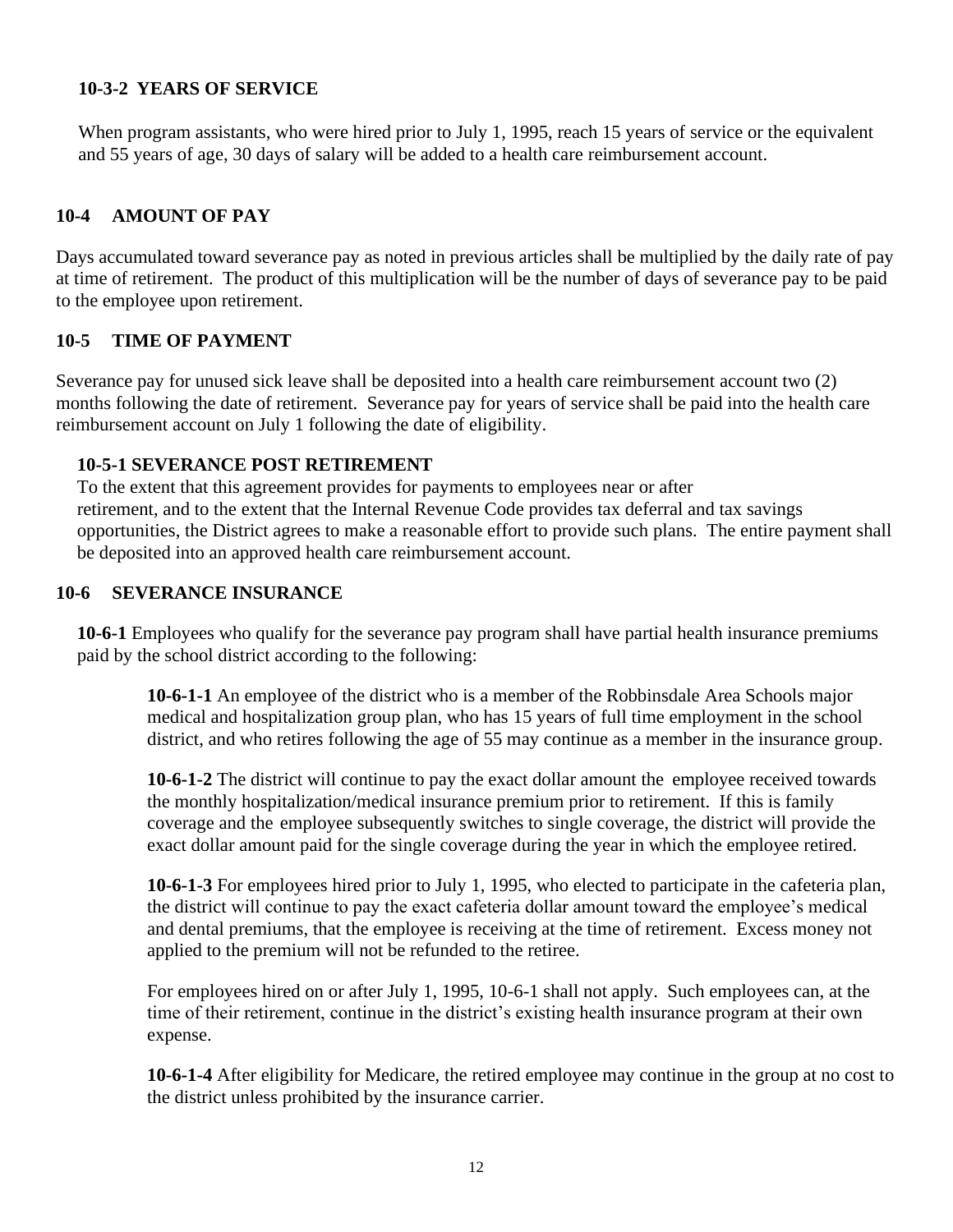**10-6-2** Retired employees who do not meet the eligibility requirements for severance shall have the option of remaining within the health and dental insurance groups at no cost to the district unless prohibited by Minnesota Statute or by the agency or insurance carrier involved.

## **ARTICLE XI SALARY**

## **11-1 LONGEVITY PAY**

Longevity pay (career increment) of \$604 at the start of fiscal year seven, \$1,209 at year 11, \$1,813 at year 16, and \$2,418 at year 21 will be added to annual salary for Program Assistants who begin in the indicated year of service by December 31. Longevity pay is based on total consecutive years of employment in the district, regardless of employee group.

## **11-2 EDUCATION/CERTIFICATION INCREASE**

An employee may earn up to \$1000 additional compensation each year by taking specific additional training. That training must be directly related to the duties of the position held by the employee, at employee's expense.

In order to qualify for any additional compensation the training must:

- A. Be received outside of the work site.
- B. Be graded or rated by an outside evaluator.
- C. Be rewarded with some kind of rating, certificate of skill related diploma.

All training must be pre-approved by the supervisor and Human Resources.

## **11-3 MARKET PLACE ADJUSTMENT**

The District may adjust a salary on an annual basis to address the current market place demands in order to keep key employees. Any upward adjustment is for one year only and must be reviewed annually in order to continue. The salary may, if market conditions change, revert back to the original job level and step.

## **11-4 SALARY SCHEDULE**

See Addendum for current schedule. Employees hired after January 1 of the current fiscal year will not receive a step increase until July 1 of the fiscal year after the following fiscal year.

## **11-5 SALARY PAYMENT OPTION**

During new employee orientation, program assistants whose work year is 40 weeks or less will have an option to be paid on a 21 or 26-pay basis. Employees will have an annual opportunity to change pay options, provided they notify Human Resources no later than August 1 for the upcoming year.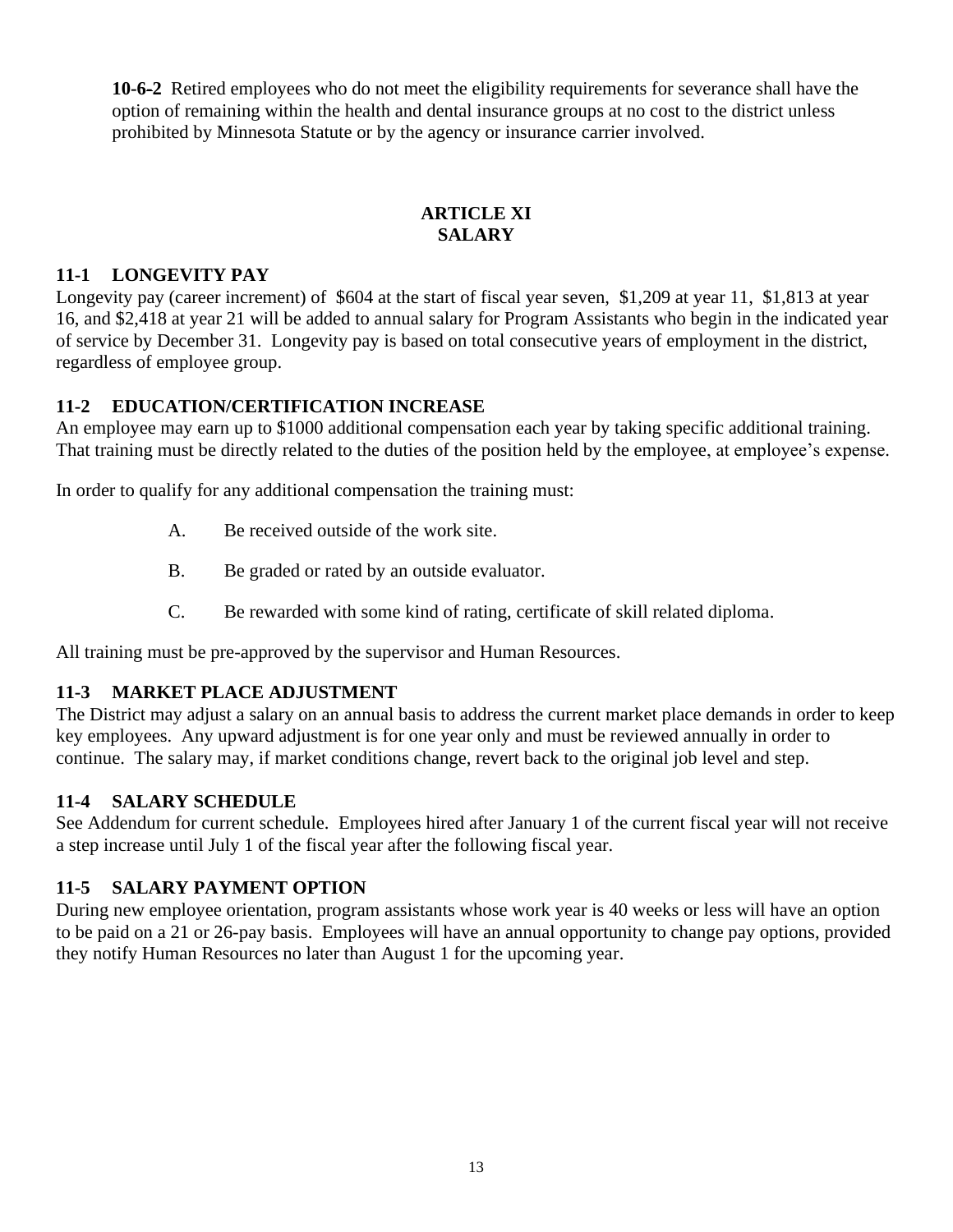## **ADDENDUM**

#### Program Assistants Salary Schedule (Annualized Salary = 52 weeks)

## **2021-2022**

|                |        |        |        |         |         |         |         |     | . .  | T.   | - 196 |
|----------------|--------|--------|--------|---------|---------|---------|---------|-----|------|------|-------|
| Level          | Step 1 | Step 2 | Step 3 | Step 4  | Step 5  | Step 6  | Step 7  | yr  | yr   | yr   | yr    |
| 13             | 90,432 | 93,919 | 97,407 | 100,874 | 104,362 | 109,637 | 111,827 | 604 | 1209 | 1813 | 2418  |
| 12             | 81,456 | 84,838 | 88,241 | 91,644  | 95,025  | 99,832  | 101,810 | 604 | 1209 | 1813 | 2418  |
| 11             | 73,460 | 77,118 | 80,797 | 84,455  | 88,156  | 92,601  | 94,451  | 604 | 1209 | 1813 | 2418  |
| 10             | 65,995 | 69,334 | 72,673 | 75,884  | 79,308  | 83,349  | 85,008  | 604 | 1209 | 1813 | 2418  |
| 9              | 60,614 | 63,655 | 66,739 | 69,823  | 72,864  | 76,565  | 78,096  | 604 | 1209 | 1813 | 2418  |
| 8              | 57,764 | 60,656 | 63,570 | 66,526  | 69,419  | 72,949  | 74,395  | 604 | 1209 | 1813 | 2418  |
| 7              | 52,000 | 54,595 | 57,190 | 59,827  | 62,422  | 65,591  | 66,909  | 604 | 1209 | 1813 | 2418  |
| 6              | 48,087 | 50,405 | 52,936 | 55,339  | 57,764  | 60,656  | 61,869  | 604 | 1209 | 1813 | 2418  |
| 5              | 44,259 | 46,471 | 48,661 | 50,873  | 53,064  | 55,743  | 56,849  | 604 | 1209 | 1813 | 2418  |
| 4              | 40,090 | 42,153 | 44,174 | 46,194  | 48,215  | 50,639  | 51,639  | 604 | 1209 | 1813 | 2418  |
| 3              | 35,964 | 37,793 | 39,622 | 41,451  | 43,259  | 45,471  | 46,364  | 604 | 1209 | 1813 | 2418  |
| $\overline{2}$ | 32,051 | 33,497 | 34,922 | 36,368  | 37,793  | 39,729  | 40,516  | 604 | 1209 | 1813 | 2418  |
| 1              | 28,967 | 30,392 | 31,859 | 33,263  | 34,709  | 36,475  | 37,219  | 604 | 1209 | 1813 | 2418  |

| 7 <sup>th</sup> | 11 <sup>th</sup> | 16 <sup>th</sup> | 21st |
|-----------------|------------------|------------------|------|
| yr              | yr               | yr               | yr   |
| 604             | 1209             | 1813             | 2418 |
| 604             | 1209             | 1813             | 2418 |
| 604             | 1209             | 1813             | 2418 |
| 604             | 1209             | 1813             | 2418 |
| 604             | 1209             | 1813             | 2418 |
| 604             | 1209             | 1813             | 2418 |
| 604             | 1209             | 1813             | 2418 |
| 604             | 1209             | 1813             | 2418 |
| 604             | 1209             | 1813             | 2418 |
| 604             | 1209             | 1813             | 2418 |
| 604             | 1209             | 1813             | 2418 |
| 604             | 1209             | 1813             | 2418 |
| 604             | 1209             | 1813             | 2418 |

| Level                   | Step 1 | Step 2 | Step 3 | Step 4 | Step 5 | Step 6 | Step 7 | yr   | yr   | yr   | yr   |
|-------------------------|--------|--------|--------|--------|--------|--------|--------|------|------|------|------|
| 13                      | 43.48  | 45.15  | 46.83  | 48.50  | 50.17  | 52.71  | 53.76  | 0.29 | 0.58 | 0.87 | 1.16 |
| 12                      | 39.16  | 40.79  | 42.42  | 44.06  | 45.69  | 48.00  | 48.95  | 0.29 | 0.58 | 0.87 | 1.16 |
| 11                      | 35.32  | 37.08  | 38.84  | 40.60  | 42.38  | 44.52  | 45.41  | 0.29 | 0.58 | 0.87 | 1.16 |
| 10                      | 31.73  | 33.33  | 34.94  | 36.48  | 38.13  | 40.07  | 40.87  | 0.29 | 0.58 | 0.87 | 1.16 |
| 9                       | 29.14  | 30.60  | 32.09  | 33.57  | 35.03  | 36.81  | 37.55  | 0.29 | 0.58 | 0.87 | 1.16 |
| 8                       | 27.77  | 29.16  | 30.56  | 31.98  | 33.37  | 35.07  | 35.77  | 0.29 | 0.58 | 0.87 | 1.16 |
| 7                       | 25.00  | 26.25  | 27.50  | 28.76  | 30.01  | 31.53  | 32.17  | 0.29 | 0.58 | 0.87 | 1.16 |
| 6                       | 23.12  | 24.23  | 25.45  | 26.61  | 27.77  | 29.16  | 29.74  | 0.29 | 0.58 | 0.87 | 1.16 |
| 5                       | 21.28  | 22.34  | 23.39  | 24.46  | 25.51  | 26.80  | 27.33  | 0.29 | 0.58 | 0.87 | 1.16 |
| $\overline{\mathbf{4}}$ | 19.27  | 20.27  | 21.24  | 22.21  | 23.18  | 24.35  | 24.83  | 0.29 | 0.58 | 0.87 | 1.16 |
| 3                       | 17.29  | 18.17  | 19.05  | 19.93  | 20.80  | 21.86  | 22.29  | 0.29 | 0.58 | 0.87 | 1.16 |
| $\boldsymbol{2}$        | 15.41  | 16.10  | 16.79  | 17.48  | 18.17  | 19.10  | 19.48  | 0.29 | 0.58 | 0.87 | 1.16 |
| $\mathbf{1}$            | 13.93  | 14.61  | 15.32  | 15.99  | 16.69  | 17.54  | 17.89  | 0.29 | 0.58 | 0.87 | 1.16 |

| 7th  | 11th | 16th | 21st |
|------|------|------|------|
|      |      |      |      |
| yr   | yr   | yr   | yr   |
| 0.29 | 0.58 | 0.87 | 1.16 |
| 0.29 | 0.58 | 0.87 | 1.16 |
| 0.29 | 0.58 | 0.87 | 1.16 |
| 0.29 | 0.58 | 0.87 | 1.16 |
| 0.29 | 0.58 | 0.87 | 1.16 |
| 0.29 | 0.58 | 0.87 | 1.16 |
| 0.29 | 0.58 | 0.87 | 1.16 |
| 0.29 | 0.58 | 0.87 | 1.16 |
| 0.29 | 0.58 | 0.87 | 1.16 |
| 0.29 | 0.58 | 0.87 | 1.16 |
| 0.29 | 0.58 | 0.87 | 1.16 |
| 0.29 | 0.58 | 0.87 | 1.16 |
| 0.29 | 0.58 | 0.87 | 1.16 |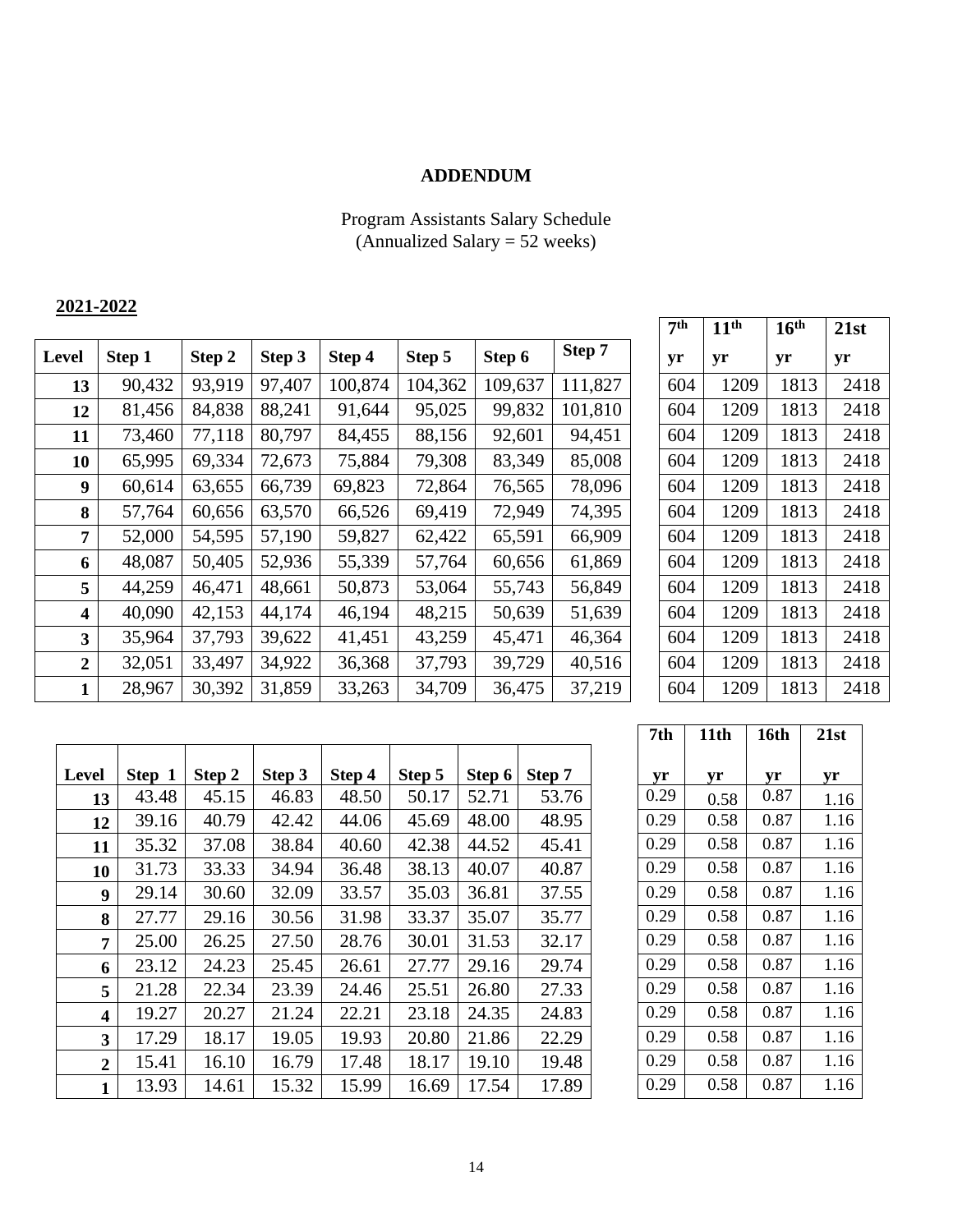## **ADDENDUM**

#### Program Assistants Salary Schedule (Annualized Salary = 52 weeks)

## **2022-2023**

|                |        |        |        |         |         |         |         | 7 U.H | 11tu | Toru | 41SU |
|----------------|--------|--------|--------|---------|---------|---------|---------|-------|------|------|------|
| Level          | Step 1 | Step 2 | Step 3 | Step 4  | Step 5  | Step 6  | Step 7  | yr    | yr   | yr   | yr   |
| 13             | 92,466 | 96,033 | 99,599 | 103,144 | 106,710 | 112,103 | 114,343 | 604   | 1209 | 1813 | 2418 |
| 12             | 83,289 | 86,747 | 90,226 | 93,706  | 97,163  | 102,078 | 104,101 | 604   | 1209 | 1813 | 2418 |
| 11             | 75,113 | 78,853 | 82,615 | 86,355  | 90,139  | 94,684  | 96,576  | 604   | 1209 | 1813 | 2418 |
| 10             | 67,479 | 70,894 | 74,308 | 77,592  | 81,093  | 85,225  | 86,921  | 604   | 1209 | 1813 | 2418 |
| 9              | 61,978 | 65,087 | 68,241 | 71,394  | 74,504  | 78,288  | 79,853  | 604   | 1209 | 1813 | 2418 |
| 8              | 59,064 | 62,021 | 65,000 | 68,023  | 70,981  | 74,591  | 76,069  | 604   | 1209 | 1813 | 2418 |
| 7              | 53,170 | 55,823 | 58,476 | 61,173  | 63,826  | 67,066  | 68,415  | 604   | 1209 | 1813 | 2418 |
| 6              | 49,169 | 51,539 | 54,127 | 56,584  | 59,064  | 62,021  | 63,261  | 604   | 1209 | 1813 | 2418 |
| 5              | 45,255 | 47,516 | 49,756 | 52,018  | 54,258  | 56,998  | 58,128  | 604   | 1209 | 1813 | 2418 |
| 4              | 40,992 | 43,102 | 45,168 | 47,233  | 49,299  | 51,778  | 52,801  | 604   | 1209 | 1813 | 2418 |
| 3              | 36,773 | 38,644 | 40,514 | 42,384  | 44,232  | 46,494  | 47,407  | 604   | 1209 | 1813 | 2418 |
| $\overline{2}$ | 32,772 | 34,251 | 35,708 | 37,187  | 38,644  | 40,623  | 41,427  | 604   | 1209 | 1813 | 2418 |
|                | 29,619 | 31,076 | 32,576 | 34,012  | 35,490  | 37,295  | 38,056  | 604   | 1209 | 1813 | 2418 |

| 7th | 11th | 16th | 21st |
|-----|------|------|------|
| yr  | yr   | yr   | yr   |
| 604 | 1209 | 1813 | 2418 |
| 604 | 1209 | 1813 | 2418 |
| 604 | 1209 | 1813 | 2418 |
| 604 | 1209 | 1813 | 2418 |
| 604 | 1209 | 1813 | 2418 |
| 604 | 1209 | 1813 | 2418 |
| 604 | 1209 | 1813 | 2418 |
| 604 | 1209 | 1813 | 2418 |
| 604 | 1209 | 1813 | 2418 |
| 604 | 1209 | 1813 | 2418 |
| 604 | 1209 | 1813 | 2418 |
| 604 | 1209 | 1813 | 2418 |
| 604 | 1209 | 1813 | 2418 |

| <b>Hourly</b>  |        |        |        |        |        |        |        | 7th  | 11th | 16th | 21st |
|----------------|--------|--------|--------|--------|--------|--------|--------|------|------|------|------|
| <b>Level</b>   | Step 1 | Step 2 | Step 3 | Step 4 | Step 5 | Step 6 | Step 7 | yr   | yr   | yr   | yr   |
| 13             | 44.45  | 46.17  | 47.88  | 49.59  | 51.30  | 53.90  | 54.97  | 0.29 | 0.58 | 0.87 | 1.16 |
| 12             | 40.04  | 41.71  | 43.38  | 45.05  | 46.71  | 49.08  | 50.05  | 0.29 | 0.58 | 0.87 | 1.16 |
| 11             | 36.11  | 37.91  | 39.72  | 41.52  | 43.34  | 45.52  | 46.43  | 0.29 | 0.58 | 0.87 | 1.16 |
| 10             | 32.44  | 34.08  | 35.72  | 37.30  | 38.99  | 40.97  | 41.79  | 0.29 | 0.58 | 0.87 | 1.16 |
| 9              | 29.80  | 31.29  | 32.81  | 34.32  | 35.82  | 37.64  | 38.39  | 0.29 | 0.58 | 0.87 | 1.16 |
| 8              | 28.40  | 29.82  | 31.25  | 32.70  | 34.13  | 35.86  | 36.57  | 0.29 | 0.58 | 0.87 | 1.16 |
| $\tau$         | 25.56  | 26.84  | 28.11  | 29.41  | 30.69  | 32.24  | 32.89  | 0.29 | 0.58 | 0.87 | 1.16 |
| 6              | 23.64  | 24.78  | 26.02  | 27.20  | 28.40  | 29.82  | 30.41  | 0.29 | 0.58 | 0.87 | 1.16 |
| 5 <sup>5</sup> | 21.76  | 22.84  | 23.92  | 25.01  | 26.09  | 27.40  | 27.95  | 0.29 | 0.58 | 0.87 | 1.16 |
| $\overline{4}$ | 19.71  | 20.72  | 21.72  | 22.71  | 23.70  | 24.89  | 25.38  | 0.29 | 0.58 | 0.87 | 1.16 |
| 3              | 17.68  | 18.58  | 19.48  | 20.38  | 21.27  | 22.35  | 22.79  | 0.29 | 0.58 | 0.87 | 1.16 |
| $\overline{2}$ | 15.76  | 16.47  | 17.17  | 17.88  | 18.58  | 19.53  | 19.92  | 0.29 | 0.58 | 0.87 | 1.16 |
|                | 14.24  | 14.94  | 15.66  | 16.35  | 17.06  | 17.93  | 18.30  | 0.29 | 0.58 | 0.87 | 1.16 |

| 7th  | 11th | 16th | 21st |  |
|------|------|------|------|--|
| yr   | yr   | yr   | yr   |  |
| 0.29 | 0.58 | 0.87 | 1.16 |  |
| 0.29 | 0.58 | 0.87 | 1.16 |  |
| 0.29 | 0.58 | 0.87 | 1.16 |  |
| 0.29 | 0.58 | 0.87 | 1.16 |  |
| 0.29 | 0.58 | 0.87 | 1.16 |  |
| 0.29 | 0.58 | 0.87 | 1.16 |  |
| 0.29 | 0.58 | 0.87 | 1.16 |  |
| 0.29 | 0.58 | 0.87 | 1.16 |  |
| 0.29 | 0.58 | 0.87 | 1.16 |  |
| 0.29 | 0.58 | 0.87 | 1.16 |  |
| 0.29 | 0.58 | 0.87 | 1.16 |  |
| 0.29 | 0.58 | 0.87 | 1.16 |  |
| 0.29 | 0.58 | 0.87 | 1.16 |  |